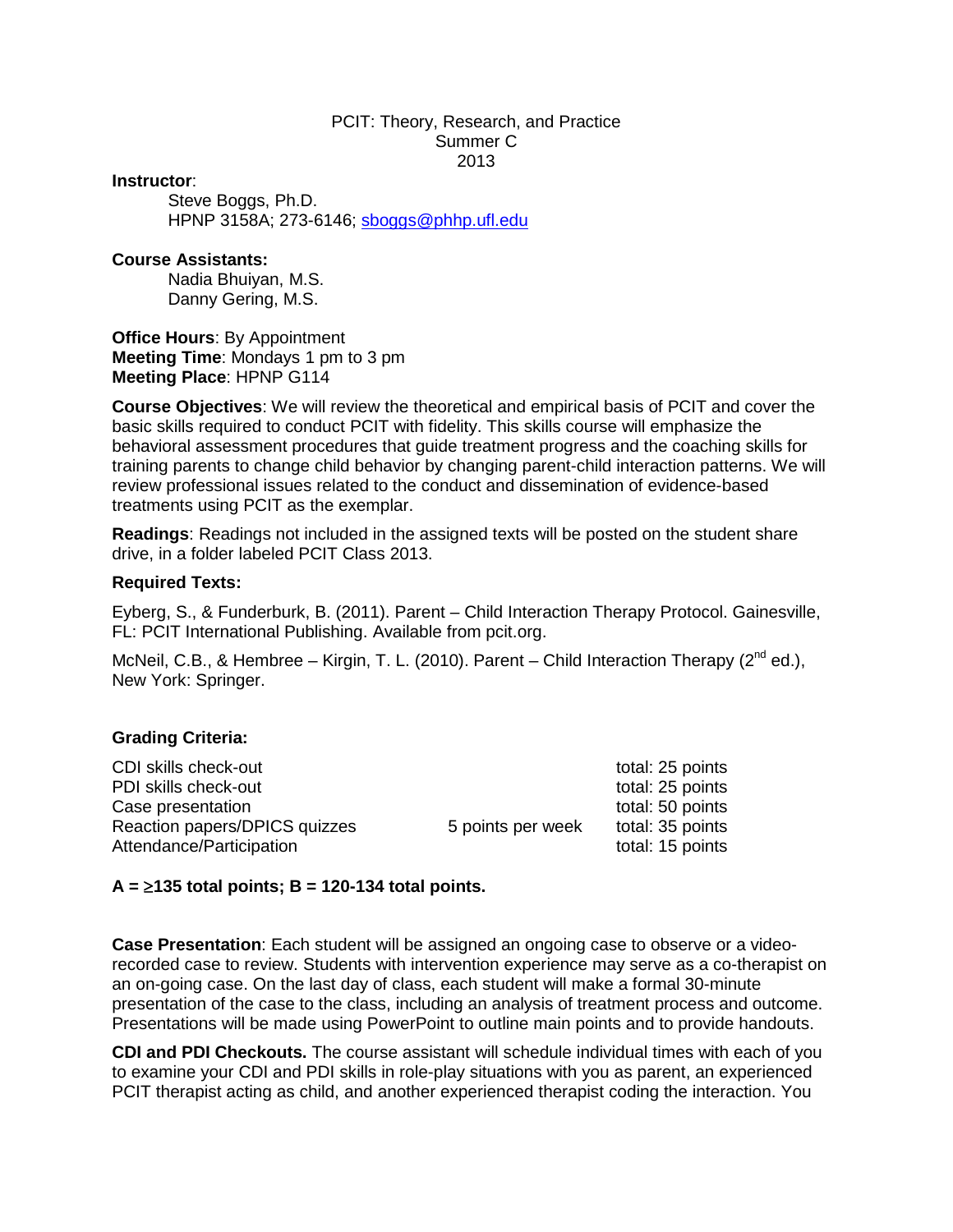may schedule additional times for check-outs until you meet mastery criteria in a 5-minute roleplay of each interaction.

**Reaction Papers**: The weekly reaction papers will consist of a 1/2-page maximum comment, analysis, or critique of each of the readings assigned for the week (one week the DPICS quizzes will replace the reaction papers). Reaction papers are due at the beginning of class each week.

# **Schedule**

# **May 13**

### **Introduction to course: Syllabus and course requirements History of PCIT (Sheila Eyberg, Ph.D., ABPP, Distinguished Professor Emeritus)**

# **Readings assigned for May 13**

#### **1. PCIT in Context**

Eyberg, S.M., Nelson, M. M., & Boggs, S.R. (2008). Evidence-based treatments for child and adolescent disruptive behavior disorders. *Journal of Clinical Child and Adolescent Psychology, 37*, 213-235.

### **2. History of PCIT**

Funderburk, B.W. & Eyberg, S.M. (2010). Parent-child interaction therapy. In J. Norcross (Ed.). *History of Psychotherapy: Continuity and Change (2nd ed., pp. 415 – 420)* , Washington, DC: American Psychological Association.

# **3. Overview of PCIT**

Zisser, A., & Eyberg, S.M. (2010). Treating oppositional behavior in children using parentchild interaction therapy. In A.E. Kazdin & J.R. Weisz (Eds.) *Evidence-based psychotherapies for children and adolescents* (*2nd ed*., pp. 179-193). New York: Guilford.

#### **May 20**

#### **Measures of Progress and Outcome in PCIT**

Eyberg Child Behavior Inventory (ECBI) Revised Edition of the School Observation Coding System (REDSOCS) Dyadic Parent-Child Interaction Coding System (DPICS) Learn and practice DPICS coding skills

# **Readings assigned for May 20**

#### **1. Intake Assessment**

- (a) Eyberg & Funderburk (2011). PCIT Protocol. [Section on the Intake Assessment]
- (b) Text Chapter 3: Intake assessment and orientation session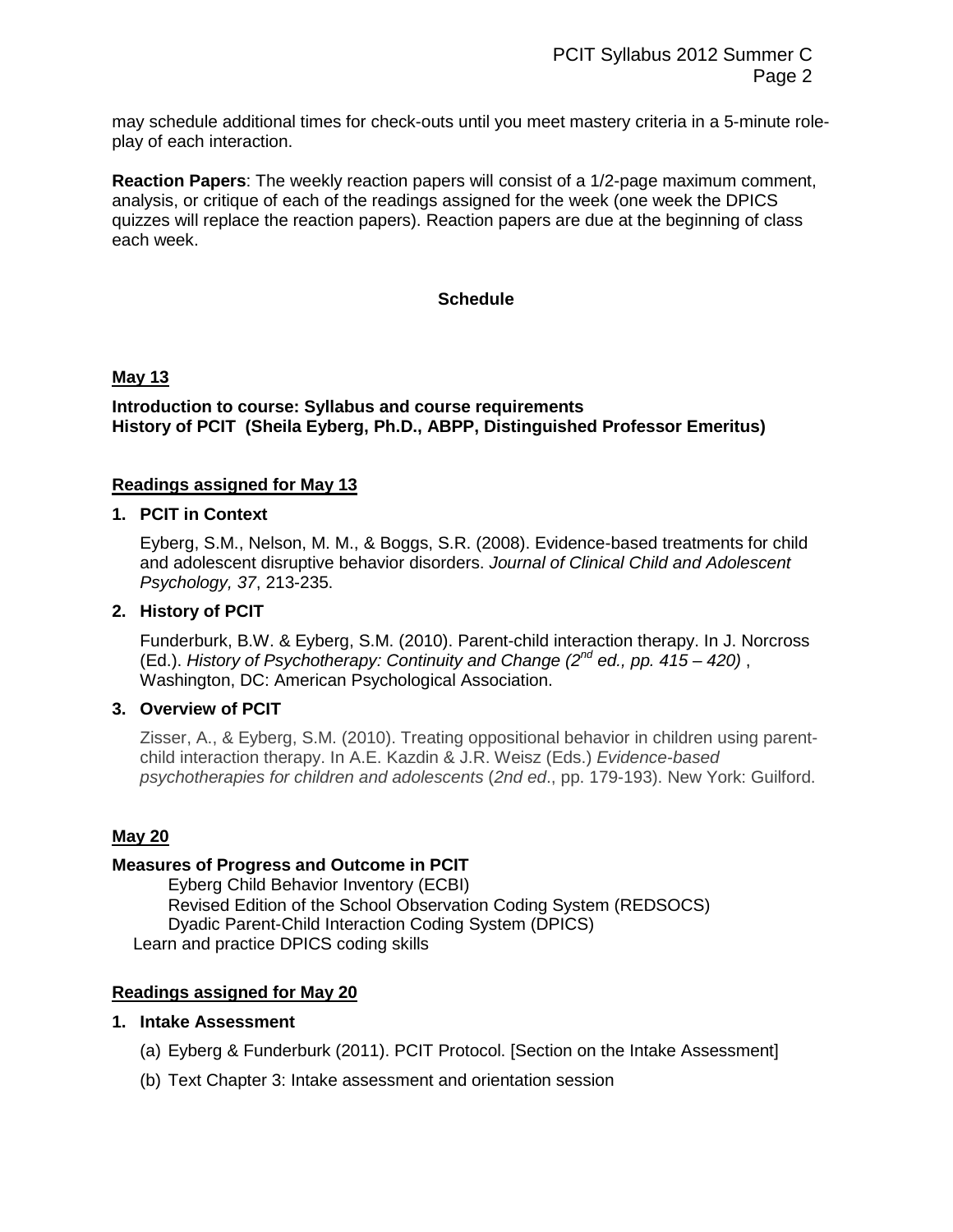# **2. DPICS Overview**

Knight, E. B. & Salamone, C. A. (2011). Measuring parent-child interactions through play. In S. Russ & L. Niec (Eds.), *Play in intervention and prevention*. New York: Guilford.

# **3. DPICS Research**

McCabe, K.M., Lau, A., Yeh, M., Argote, C.B., & Liang, J. (2010). Parent Child Interactions among Mexican-American Parents and Preschoolers: Do Clinic-Referred Families Differ from Non-Referred Families? *Behavior Therapy*, 41, 82 – 92.

# **4. DPICS Manuals**

# **[The Clinic Version]**

Chase, R., & Eyberg, S.M. (2005). Abridged manual for the Dyadic Parent-Child Interaction Coding System (3rd ed.). (On student share).

# **[The Training Manual for the Clinic Version]**

Fernandez, M., Chase, R., Ingalls, C., & Eyberg, S.M. (2005). DPICS-in-Brief: Coder Training Manual for the Abridged Dyadic Parent-Child Interaction Coding System (3rd ed.). (On student share). **[Contains the DPICS Quizzes]**

# **4. REDSOCS Research**

Bagner, D. M., Boggs, S. R., & Eyberg, S. M. (2010). Evidence-based school behavior assessment of externalizing behavior in young children. *Education and Treatment of Children, 33,* 65-83.

# 5. **REDSOCS Coding Manual (Optional)**

Ginn, N., Seib, A., Boggs, S., & Eyberg, S. (2009). Manual for the Revised Edition of the School Observation Coding System (REDSOCS). (On student share).

# **Instead of writing review papers on the reading assignments above, work through the DPICS Coder Training Manual and complete and turn in the six Review Quizzes I – VI.**

**May 27 No class – Memorial Day Holiday**

**June 3**

# **Child Directed Interaction**

Brief overview presentation on CDI Videos of CDI Practice CDI Skills (and continued coding skills practice)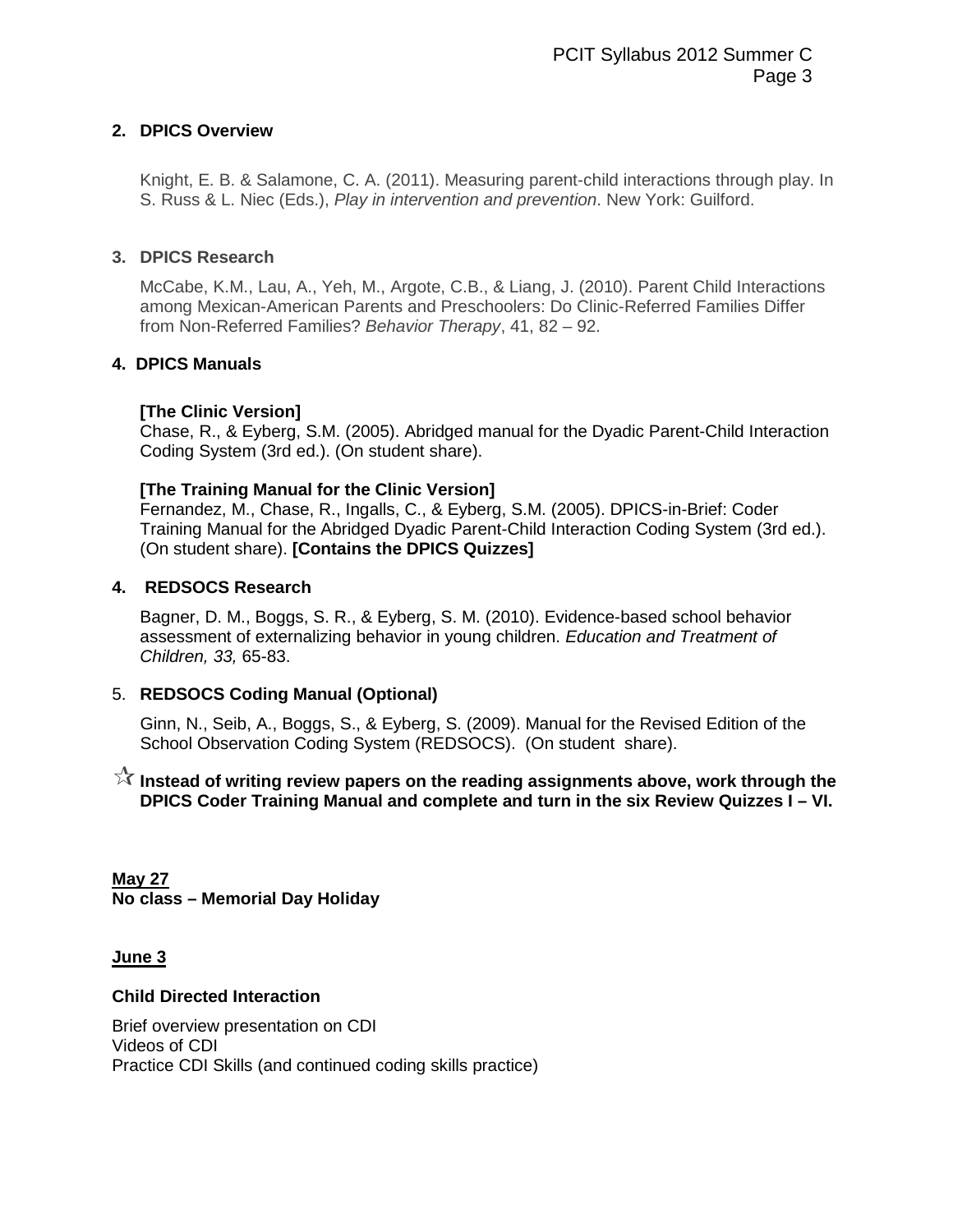# **Readings assigned for June 3**

Eyberg, S.M. and Funderburk (2011). CDI Teach Session Expanded Outline and CDI Coaching sessions. *Parent Child Interaction Therapy Protocol*. Gainesville, PCIT International Publishing.

Text Chapter 4: Teaching the child directed interaction.

Boggs, S.R., & Eyberg, S.M. (2008). Positive attention. In W. O'Donohue,& J.D. Fisher (Eds.). *Cognitive behavior therapy: Applying empirically supported techniques in your practice (2<sup>nd</sup> ed).* New York: Wiley.

Harwood, M.D., & Eyberg, S.M. (2006). Child-Directed Interaction: Prediction of change in impaired mother-child functioning. *Journal of Abnormal Child Psychology, 34,* 335-347.

### **June 10**

### **Coaching the Child Directed Interaction**

Coaching CDI Presentation Videos of CDI Coaching Role-play coaching the Child-Directed Interaction (and continue coding skills practice)

### **Readings For June 10**

### **1. Coaching in PCIT**

Text Chapter 5: Coaching the child directed interaction

Shanley, J. R. & Niec, L. N. (2010). Coaching parents to change: The impact of in vivo feedback on parents' acquisition of skills. *Journal of Clinical Child & Adolescent Psychology, 39,* 282-287.

# **2. Efficacy of PCIT**

Schuhmann, E., Foote, R., Eyberg, S.M., Boggs, S., & Algina, J. (1998). Parent-child interaction therapy: Interim report of a randomized trial with short-term maintenance*. Journal of Clinical Child Psychology*, 27, 34-45.

Bagner, D.M., & Eyberg, S.M. (2007). Parent-child interaction therapy for disruptive behavior in children with mental retardation: A randomized controlled trial. *Journal of Clinical Child and Adolescent Psychology. 36,* 418-429*.*

#### **June 17**

#### **Introduction to the Parent-Directed Interaction**

PDI skills review Videos of PDI PDI role-play practice

#### **Readings for June 17**

Eyberg, S.M. and Funderburk (2011). PDI Teach Session and PDI Coaching Sessions *Parent Child Interaction Therapy Protocol*. Gainesville, PCIT International Publishing.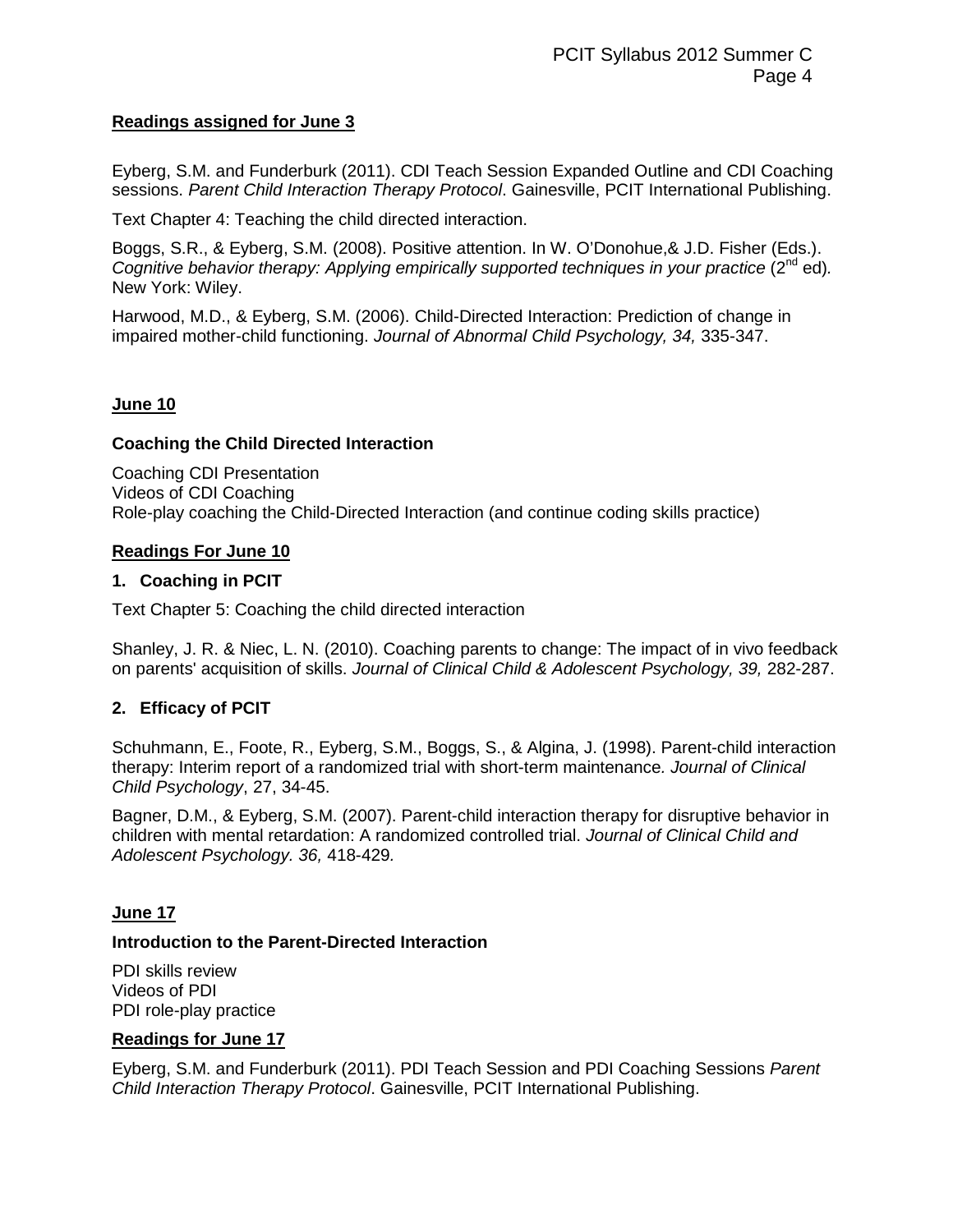Text Chapter 6: Teaching the parent-directed interaction

Larzelere, R. E., & Kuhn, B. R. (2005). Comparing child outcomes of physical punishment and alternative disciplinary tactics: A meta-analysis. *Clinical Child and Family Psychology Review, 8,*  1-36.

Roberts, M.W., & Powers, S. W. (1990). Adjusting chair timeout enforcement procedures for opposit*ional children. Behavior Therapy, 21,* 257-271

### **June 24 No Class – Summer Break**

### **July 1**

**Coaching the Parent-Directed Interaction**  Overview ofCoaching PDI Videos of PDI coaching Role-play PDI coaching]

### **Readings assigned for July 1**

Text Chapter 7: Coaching the parent-directed interaction

Text Chapter 8: Progressing through the parent-directed interaction

# **Cross-Cultural PCIT Outcome Studies**

Leung, C., Tsang, S., Heung, K., & Yiu, I. (2009) Effectiveness of Parent—Child Interaction Therapy (PCIT) among Chinese families, *Research on Social Work Practice, 19*, 304-313.

Matos, M., Bauermeister, J. J., & Bernal, G. (2009). Parent-child interaction therapy for Puerto Rican preschool children with ADHD and behavior problems: A pilot efficacy study. *Family Process, 48*, 232-252.

Thomas, R., & Zimmer – Gembeck, M.J. (2011). Accumulating evidence for parent – child interaction therapy in the prevention of child maltreatment. Child Development, 82, 177 – 192. (doi: 10.111/i.1467-8624.2010.01548.x)

McCabe, K., & Yeh, M. (2009). Parent-Child Interaction Therapy for Mexican Americans: A randomized clinical trial. *Journal of Clinical Child & Adolescent Psychology, 38, 753 - 759.* 

Fernandez, MA, Butler, AM, & Eyberg, SM. (2011). Treatment Outcome for Low Socioeconomic Status African American Families in Parent-Child Interaction Therapy: A Pilot Study. *Child and Family Behavior Therapy, 33,* 32 – 48. doi: 10.1080/07317107.2011.545011.